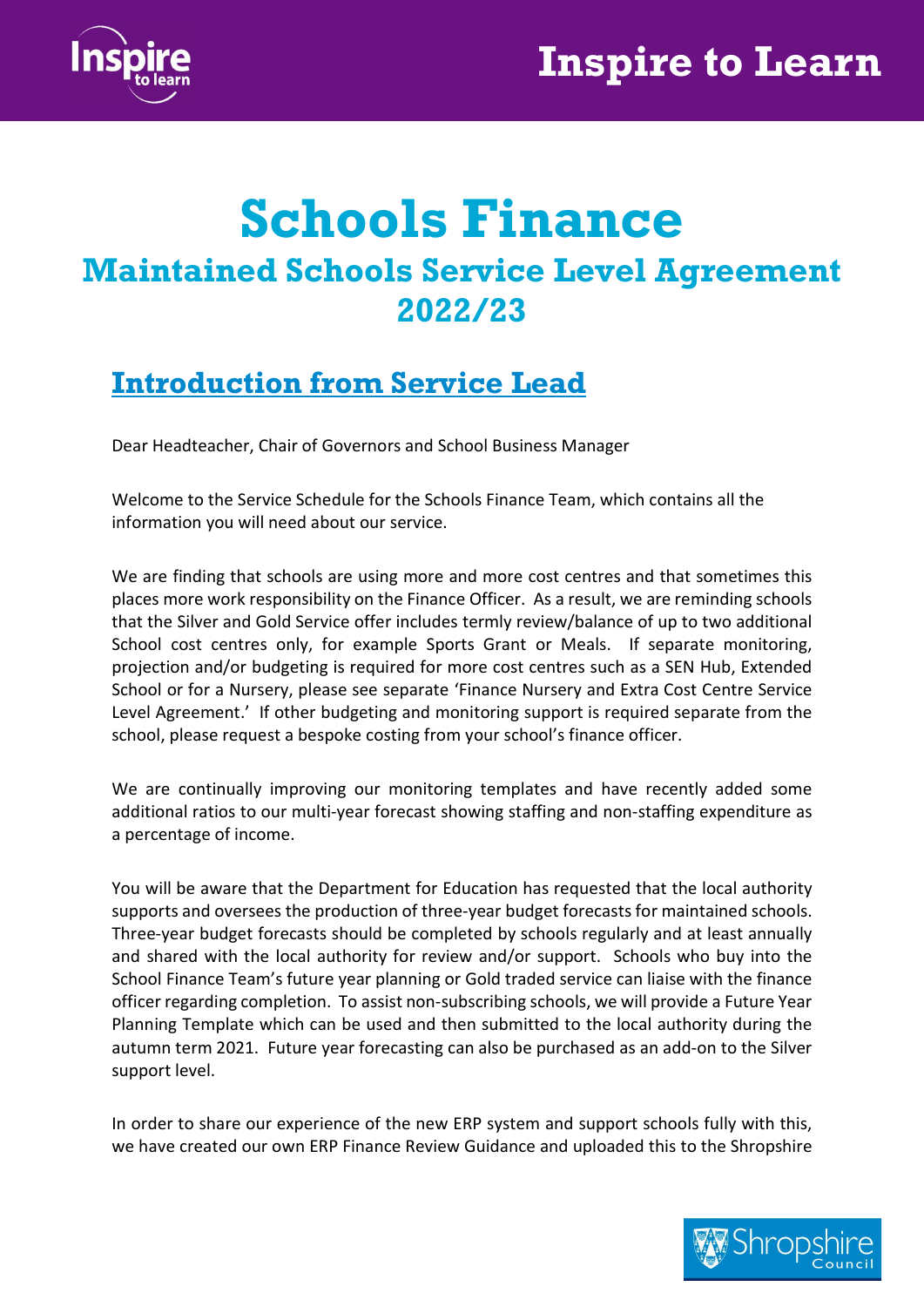



Learning Gateway for school's convenience. This guidance can also be purchased as a twohour add-on training session.

Add-on services purchased within the financial year will be provided subject to staff capacity and may incur an additional charge over and above the prices quoted within the SLA proforma issued before the start of the year.

We hope that schools will find these updates useful and we look forward to working with you.

Jo Morris

Schools Finance Team Leader

#### Description of our service

Schools Finance support services are available in three plans; Gold, Silver and Bronze with add on options as required (see appendix 1a and 1b) Bespoke services can be offered subject to availability, please enquire.

Our SLAs are charged on fixed basic sums plus a price per pupil including LA maintained nursery pupil numbers.

### Individual responsibilities of our staff

| <b>Roles</b>                             | <b>Responsibilities</b>                                                                                                                  |
|------------------------------------------|------------------------------------------------------------------------------------------------------------------------------------------|
| Jo Morris<br>Schools Finance Team Leader | Responsible for the management of the<br><b>Schools Finance Team</b>                                                                     |
| Named Schools Finance Officer            | Responsible for the support and<br>guidance of individual schools finances<br>in line with the service level that they<br>have selected. |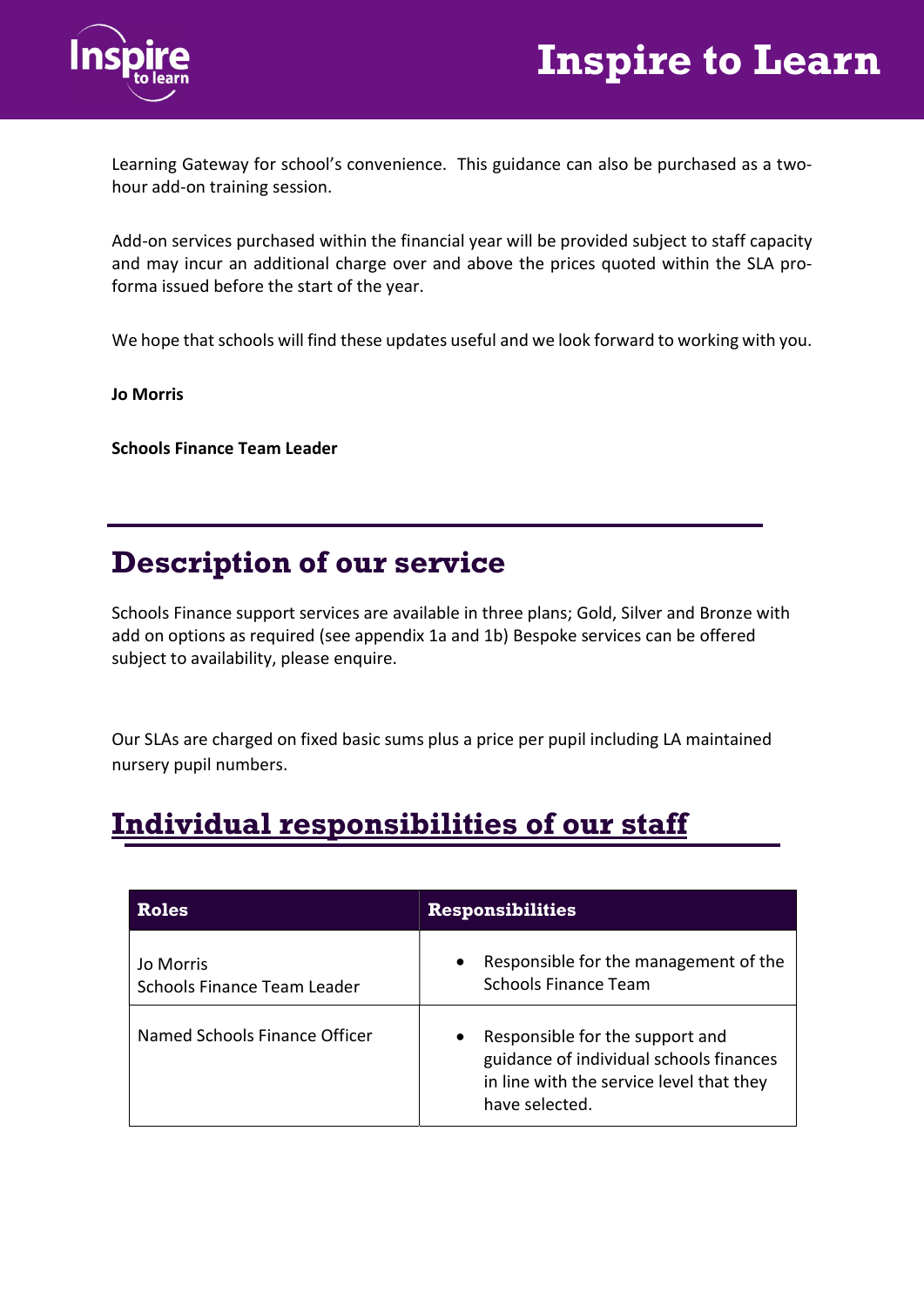

# Inspire to Learn

# Our obligations and requirements

#### (subject to buyback level see appendix 1a & 1b)

## What we will do for you:

#### Ref.

|                | <b>Financial Advice &amp; Guidance</b>                                                                                                                         |
|----------------|----------------------------------------------------------------------------------------------------------------------------------------------------------------|
| <b>P1</b>      | Access to a named Finance Officer as well as back-up as needed from a<br>dedicated Team of Finance Officers                                                    |
| P <sub>2</sub> | Access to telephone and email Helpline (unlimited)                                                                                                             |
| P <sub>3</sub> | Remote access support via Microsoft Teams software                                                                                                             |
| <b>P4</b>      | Advice & guidance on current financial position                                                                                                                |
| <b>P5</b>      | On site visits to discuss financial position with Head teacher/SBM                                                                                             |
| <b>P6</b>      | Communication with finance governors during finance committee meeting as<br>directed by head. This can be substituted with second termly monitoring<br>meeting |
| <b>P7</b>      | Additional termly financial health check and alert service                                                                                                     |
| P <sub>8</sub> | Ensure that accounting entries are within Consistent Financial Reporting<br>regulations via exception reporting                                                |
| P <sub>9</sub> | Finance updates available via Shropshire Learning Gateway and Weekly Email<br>to schools                                                                       |
|                | Financial Inputting (subject to appropriate authorisation)                                                                                                     |
| <b>P10</b>     | Access to accounting system enabling interrogation and review of accounts<br>as needed from our office base                                                    |
| P11            | Input initial budget data into accounting system (including initial department<br>budgets)                                                                     |
| <b>P12</b>     | Annually set up suite of monitoring reports                                                                                                                    |
| P13            | Input journal transfers for Internal Recharges to other schools and Shropshire<br>Council establishments linked to accounting system                           |
| P14            | Input in year Budget Variations                                                                                                                                |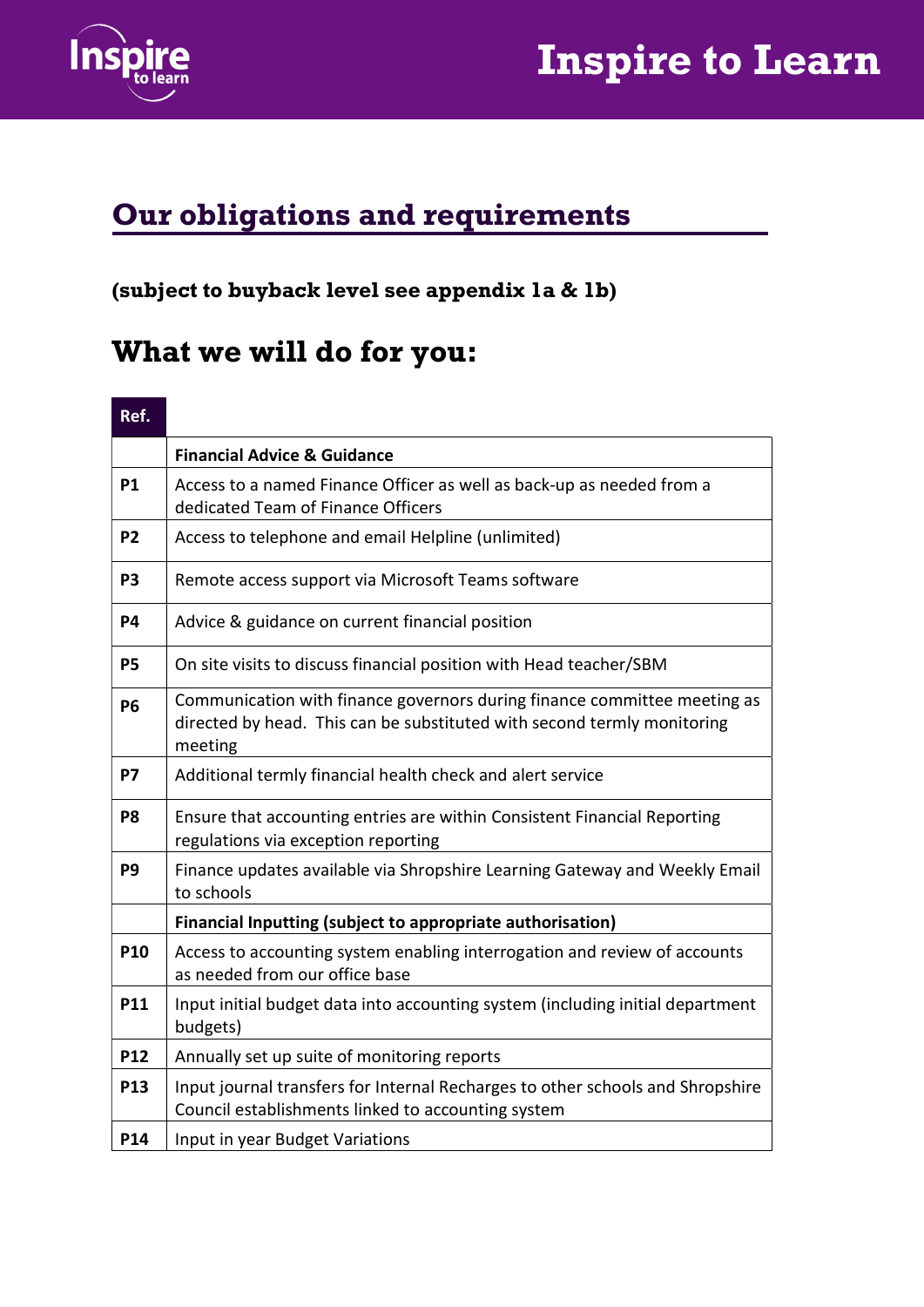# Inspire to Learn



| P15             | Support and input corrections and journal transfers within own schools'<br>accounts                                                                                                                                                                                                                      |
|-----------------|----------------------------------------------------------------------------------------------------------------------------------------------------------------------------------------------------------------------------------------------------------------------------------------------------------|
| P <sub>16</sub> | Proactively consider and notify school of suggested journals and budget<br>variations to ensure financial reporting is consistent with schools reporting<br>requirements and planning                                                                                                                    |
| <b>P17</b>      | Year-end accounting adjustments (accruals & prepayments) Including dealing<br>with other grant funded activities which need to be accounted for separately<br>to the school revenue budget such as extended school provision                                                                             |
| <b>P18</b>      | Dealing with internal Investment of planned surplus schools' balances.<br>Please send your Letter of Intention to Invest from the following 1st April by<br>30th September                                                                                                                               |
|                 | <b>Financial Reporting</b>                                                                                                                                                                                                                                                                               |
| <b>P19</b>      | Provision of Staffing Budget Planner - prepared and integrated with HR<br>offering live data plus ability to create scenarios and costings.                                                                                                                                                              |
|                 | The Staffing Budget Planner and guidance notes may be emailed to those<br>schools requesting it.                                                                                                                                                                                                         |
| <b>P20</b>      | Termly monitoring and projection reports produced                                                                                                                                                                                                                                                        |
| <b>P21</b>      | Prepare and email reports in advance of meetings (subject to sufficient time<br>being given)                                                                                                                                                                                                             |
| P22             | Preparation and presentation of required finance committee reports                                                                                                                                                                                                                                       |
| P23             | Monitor salaries and highlight variations to budget                                                                                                                                                                                                                                                      |
| P24             | Access to pie charts and ratios with your school's projected current year<br>expenditure and income enabling comparison                                                                                                                                                                                  |
| <b>P25</b>      | Access to multiple year Variance Report - compares previous year outturn<br>against projected current year and future years with % and £ variations with<br>tolerance indicators to support senior management decisions and planning                                                                     |
| P26             | Provision of costings, scenarios or detailed analysis reports from accounting<br>system                                                                                                                                                                                                                  |
| P27             | Preparation of school budget plan                                                                                                                                                                                                                                                                        |
| <b>P28</b>      | Prepare future year budget forecast                                                                                                                                                                                                                                                                      |
| P29             | Year-end financial statement                                                                                                                                                                                                                                                                             |
| <b>P30</b>      | Submission of Consistent Financial Reporting data to Department for<br>Education                                                                                                                                                                                                                         |
| <b>P31</b>      | Provision of Monthly Finance Review Guidance manual on the Learning<br>Gateway                                                                                                                                                                                                                           |
| <b>P32</b>      | Termly review/balance of up to two additional school cost centres, for<br>example Meals / Sports Grant. If separate monitoring, projection and/or<br>budgeting is required for additional cost centres such as a Nursery or<br>Extended School please see separate 'Finance Nursery and Extra CC Service |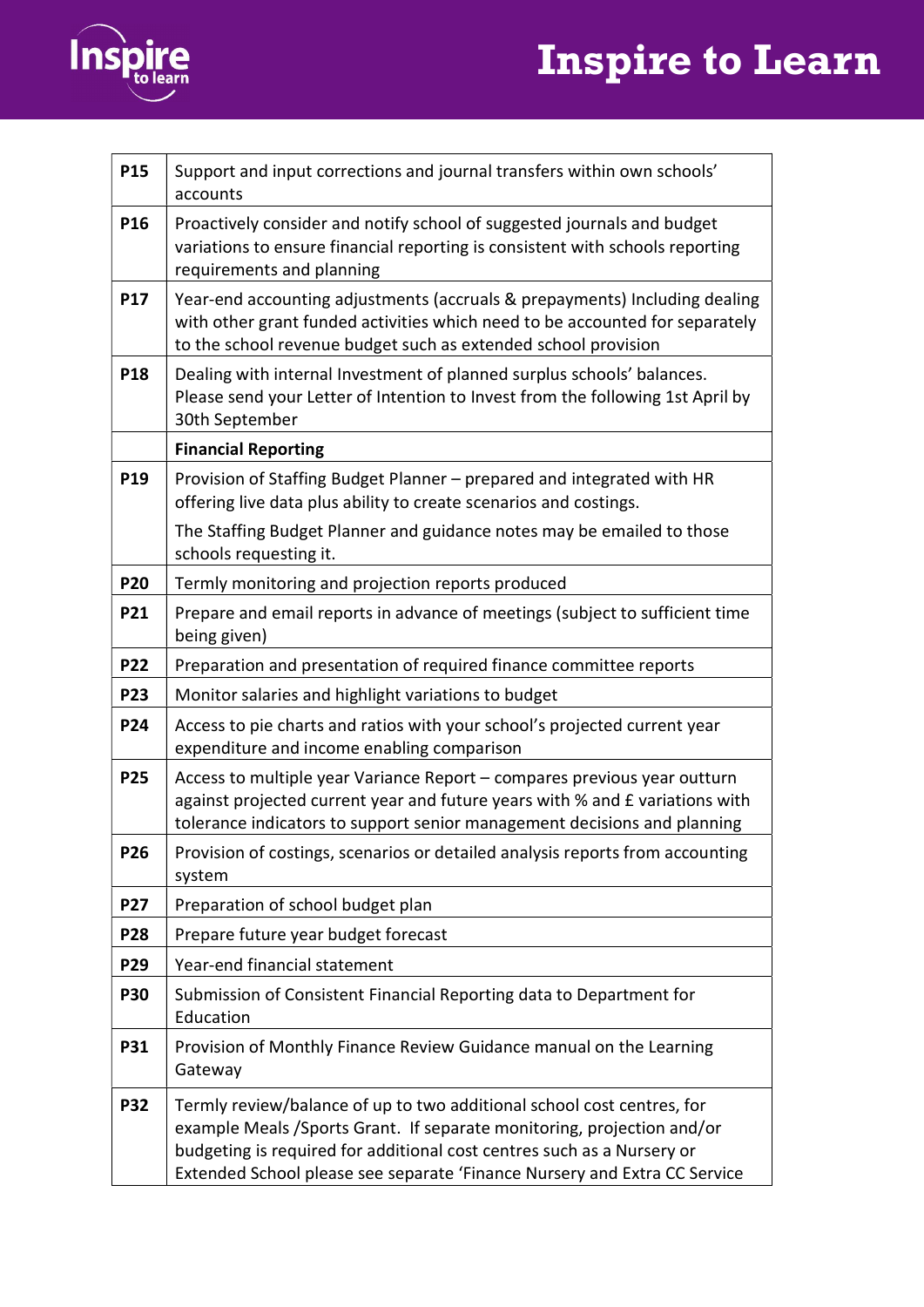# Inspire to Learn



|            | Level Agreement.' If other budgeting and monitoring support is required<br>separate from the school, please request a bespoke costing from your<br>schools finance officer.                                                                                |
|------------|------------------------------------------------------------------------------------------------------------------------------------------------------------------------------------------------------------------------------------------------------------|
| <b>P33</b> | Download Benchmarking information and general interpretation of charts<br>arising from Consistent Financial Reporting return to DFE                                                                                                                        |
|            | <b>Finance Training</b>                                                                                                                                                                                                                                    |
| P34        | Finance administration training for new head teachers/school business<br>managers/administrators to cover the schools finance team SLA, budget<br>monitoring and finance administration overview and accounting system<br>general ledger overview          |
| <b>P35</b> | Refresher finance administration training for existing head teachers/school<br>business managers/administrators to cover the monthly budget review<br>guidance                                                                                             |
| <b>P36</b> | Finance management training presentation for governors, deputy head<br>teacher or aspiring leader                                                                                                                                                          |
| <b>P37</b> | Nursery budgeting, monitoring and forecasting - see separate Service Level<br>Agreement - appendix 1b                                                                                                                                                      |
| <b>P38</b> | Monthly budget & transaction download report - This report will be<br>downloaded and emailed to your school within 6 working days of the period<br>end. This supports schools to regularly monitor budget expenditure and<br>maintain records and controls |
| <b>P39</b> | Other bespoke finance training                                                                                                                                                                                                                             |
| P40        | Additional on-site visits                                                                                                                                                                                                                                  |
| P41        | Other: e.g. Pie charts enabling comparison, variance reporting, tailored<br>financial analysis reports, multi-year budget forecast, ratios, monitoring<br>additional cost centres                                                                          |

# What we require from you…

| Ref.           |                                                                                                                                          | <b>Date</b><br>required (if<br>applicable) |
|----------------|------------------------------------------------------------------------------------------------------------------------------------------|--------------------------------------------|
| C <sub>1</sub> | Arrange termly meeting between Headteacher and Schools'<br><b>Finance Officer</b>                                                        |                                            |
| C <sub>2</sub> | Arrange termly Finance Committee/2nd monitoring meeting                                                                                  |                                            |
| C <sub>3</sub> | Considering the needs of the School Development Plan,<br>finalise the current and subsequent (where appropriate) year's<br>budget plans. |                                            |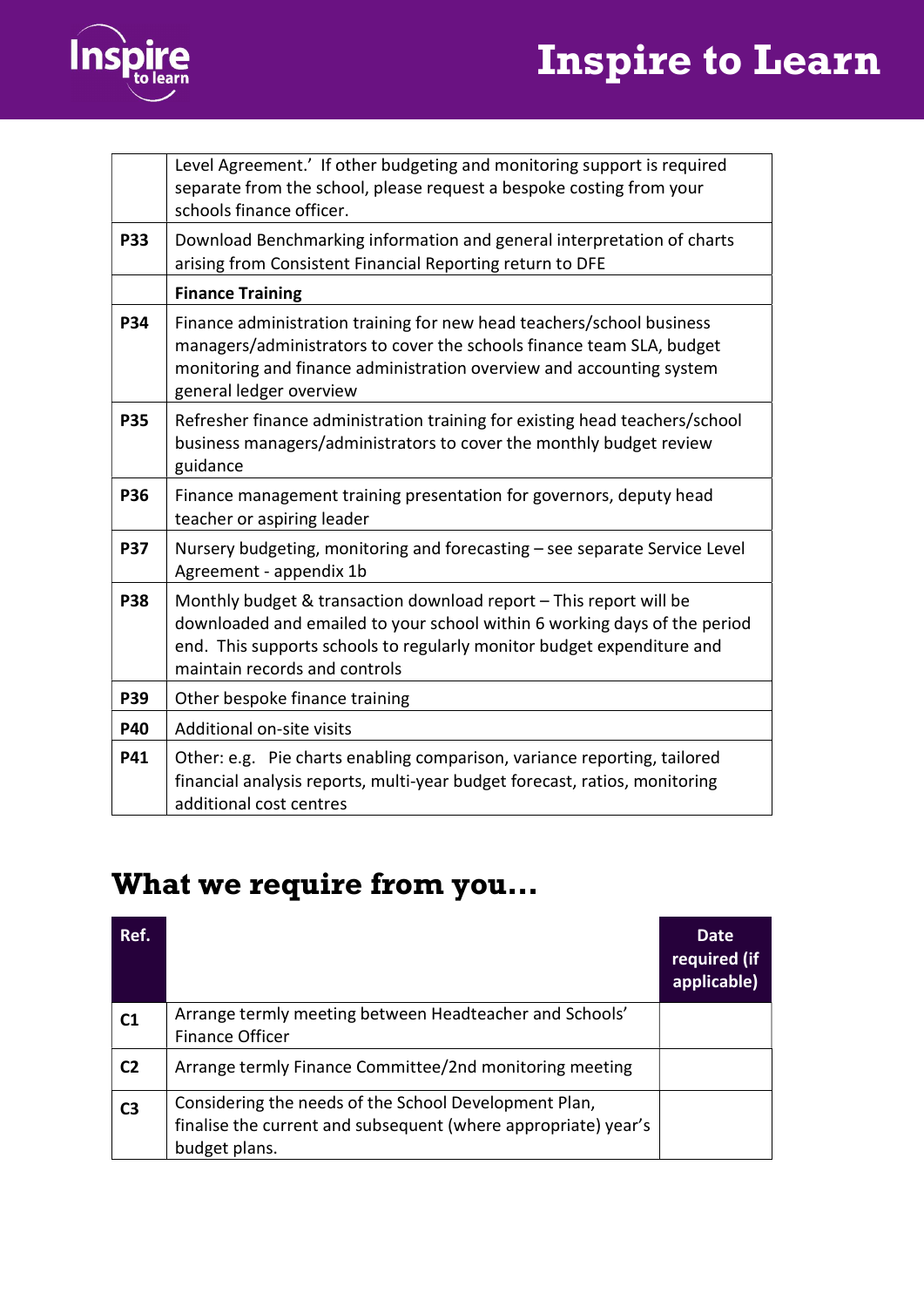



| C <sub>4</sub> | Meeting between Headteacher and appropriate financial            |  |
|----------------|------------------------------------------------------------------|--|
|                | support to discuss:-                                             |  |
|                | Actual Year End Carry forward                                    |  |
|                | Finalising of the Budget Plan                                    |  |
|                | <b>Future NOR</b>                                                |  |
| C <sub>5</sub> | Keep all financial records up to date (e.g. governors' minutes   |  |
|                | in relation to financial issues)                                 |  |
| C6             | Advise Schools' Finance Officer of the following, to assist with |  |
|                | budget setting and monitoring:                                   |  |
|                | Staffing changes and number of supply days required.             |  |
|                | <b>Budget variations</b>                                         |  |
|                | One-off changes                                                  |  |
|                | Multi-year changes                                               |  |
| C <sub>7</sub> | Send copy of Finance Committee minutes to Schools' Finance       |  |
|                | <b>Officer and Finance Governors</b>                             |  |
| C8             | Arrange full Governing Body meeting before the end of June at    |  |
|                | which the relevant Committee should report and secure full       |  |
|                | approval of the budget plan.                                     |  |
|                |                                                                  |  |
|                | Completed and signed Budget Plans must be sent into the          |  |
|                | local authority's School Funding Team as soon as possible after  |  |
|                | approval.                                                        |  |
| C <sub>9</sub> | Governors of maintained schools are responsible for              |  |
|                | completion of a Schools Financial Standard (SFVS) on an          |  |
|                | annual basis. Completed, signed SFVS returns must be             |  |
|                | submitted to the local authority's School Funding Team by the    |  |
|                | 31 March each year.                                              |  |
| C10            | Maintained schools planning and managing a deficit budget        |  |
|                | must work in accordance with the local authority's deficit       |  |
|                | budget protocol with schools, available on the Shropshire        |  |
|                | Learning Gateway.                                                |  |
|                |                                                                  |  |

### Days/times during which Services are to be available

| $\vert$ *Monday – Thursday | $9am - 5pm$ |
|----------------------------|-------------|
| $*$ Friday                 | $9am - 4pm$ |